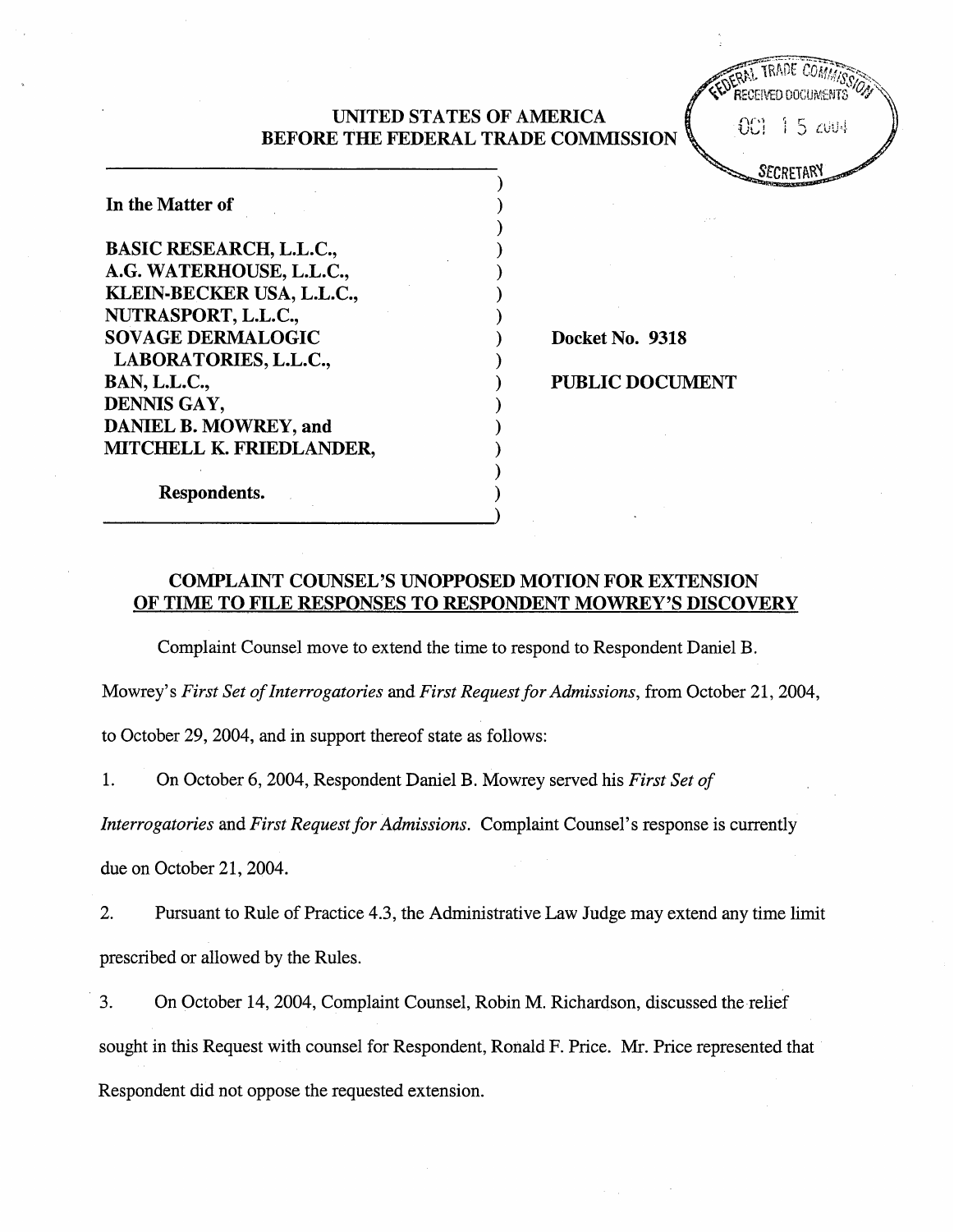$\overline{4}$ . Good cause exists to justify this brief extension because Complaint Counsel's time to prepare its responses to Respondent Mowrey s discovery falls within the same time period in which Complaint Counsel was traveling to meet with its experts in anticipation of meeting the deadline for providing expert reports. Complaint Counsel is also in the process of responding to Respondent's Second Motion to Compel and completing our privilege log. Further, one of the Complaint Counsel, who is primarily responsible for addressing the issues raised in this discovery, recently suffered a serious medical emergency. He was hospitalized for six days, out of the office for 10 days and continues to receive follow up treatment. In addition, Complaint Counsel, Robin M. Richardson, has been noticed for jury duty on October 18 , 2004.

5 A proposed order is attached hereto for the Court's convenience.

Date: October 15, 2004 Respectfully submitted by:

Laureen Kapin

(202) 326-3237<br>(202) 326-2454 Joshua S. Millard Robin M. Richardson (202) 326-2798 Laura Schneider (202) 326-2604

Division of Enforcement Bureau of Consumer Protection Federal Trade Commission 600 Pennsylvania Avenue, N. Washington, D.C. 20580

COUNSEL SUPPORTING THE COMPLAINT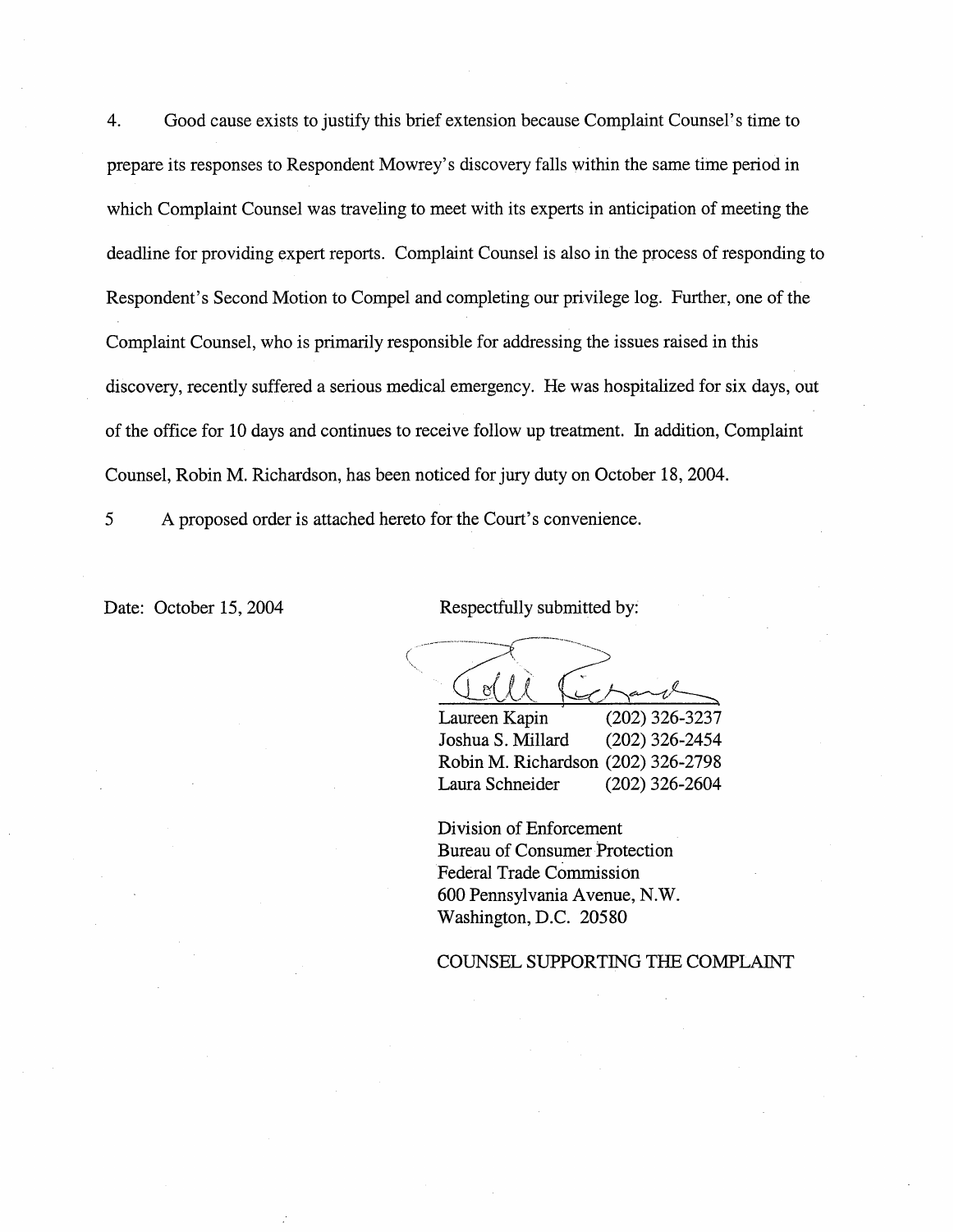## CERTIFICATE OF SERVICE

I hereby certify that on this 15'" day of October, 2004 , I caused Complaint Counsel's Unopposed Motion for Extension of Time to File Responses to Respondent Mowrey's Discovery to be served and filed as follows:

(1) the original, two  $(2)$  paper copies filed by hand delivery

and one (1) electronic copy via emai1 to: Donald S. Clark, Secretary Federal Trade Commission 600 Penn. Ave., N.W., Room H-159 Washington, D.C. 20580

- two (2) paper copies served by hand delivery to: The Honorable Stephen J. McGuire Administrative Law Judge 600 Penn. Ave., N.W., Room H-104 Washington, D.C. 20580 (2)
- (3) one (1) electronic copy via email and one (1) paper copy by first class mail to the following persons:

### Stephen E. Nagin

Nagin Gallop Figuerdo 3225 Aviation Ave. Miami, FL 33133-4741 (305) 854-5353 (305) 854-5351 (fax) snagin@ngf-law.com For Respondents

#### Ronald F. Price

Peters Scofield Price 310 Broadway Centre 111 East Broadway Salt Lake City, UT 84111 (801) 322-2002 (801) 322-2003 (fax) rfp@psplawyers.com For Respondent Mowrey

#### Jeffrey D. Feldman

FeldmanGale, P. 201 S. Biscayne Blvd.,  $19<sup>th</sup>$  Fl. Miami, FL 33131-4332 (305) 358-5001 (305) 358-3309 (fax) JFeldman@FeldmanGale.com For Respondents G. Waterhonse, LLC, Klein-Becker USA, LLC, Nutrasport, LLC, Sovage Dermalogic Laboratories LLC, and BAN, LLC

## Mitchell K. Friedlander

5742 West Harold Gatty Dr. Salt Lake City, UT 84116 (80l) 517-7000 (801) 517-7108 (fax) Respondent Pro Se mkf555@msn.com

#### Richard D. Burbidge

Burbridge & Mitchell 215 S. State St., Suite 920 Salt Lake City, UT 84111 (801) 355-6677 (801) 355-2341 (fax) rburbidge@burbidgeandmitchell.com For Respondent Gay

UN Ciran

COMPLAINT COUNSEL